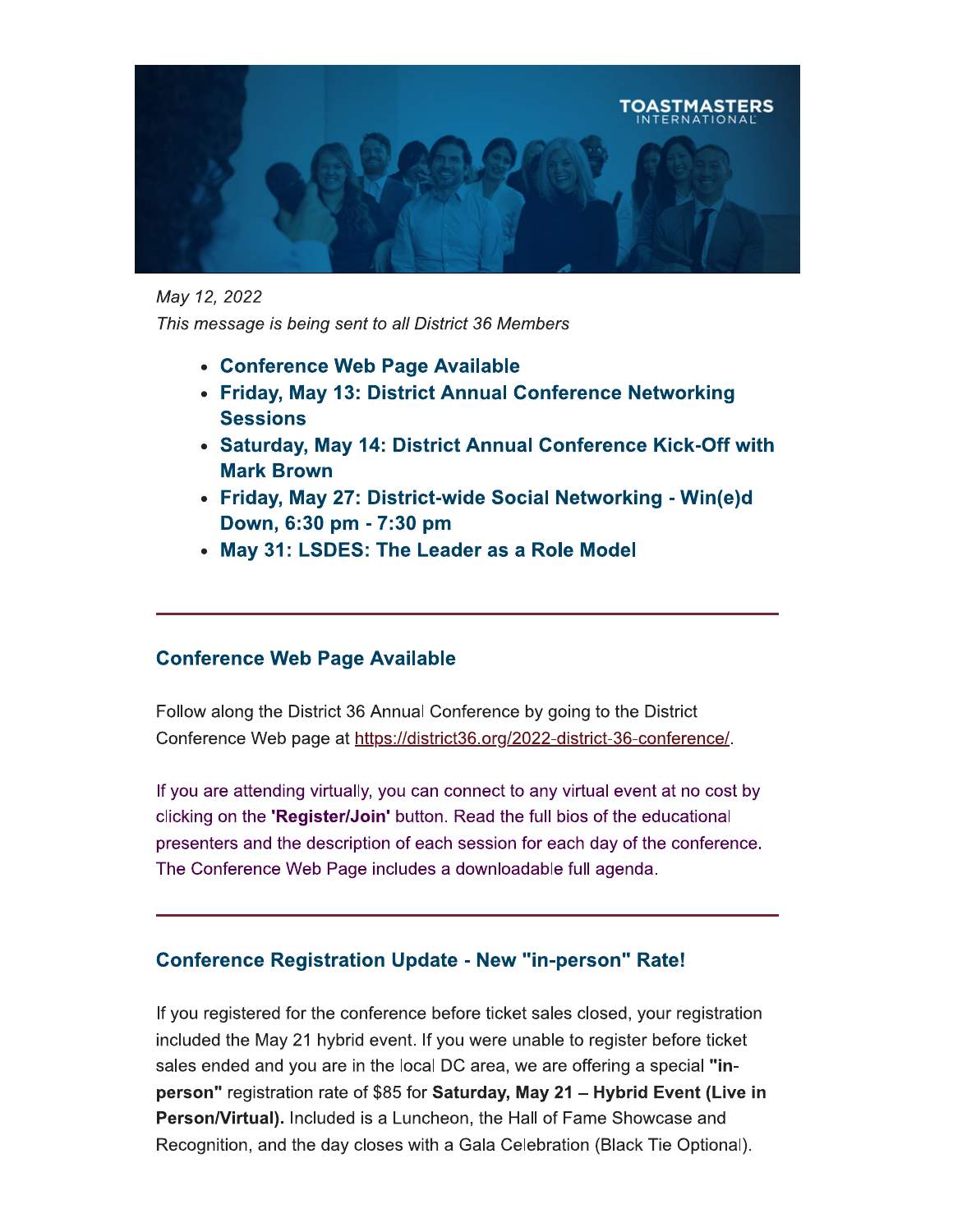#### **Saturday, May 21, 2022**

 $12:00$ pm  $- 12:05$ pm | Opening 12:05pm - 12:35pm | Keynote Speaker Video (Willie Jolley)  $12:35$ pm – 1:00pm | Luncheon (Buffet) 1:00pm – 2:30pm | Hall of Fame Recognition and DTM Awards 2:30pm - 6:00pm - On your own

06:00pm - 06:15pm | Mix-N-Mingle 06:15pm - 06:20pm | Welcome 06:20pm - 06:45pm | Announcement of Contest Winners 06:50pm - 07:30pm | Announcement of Incoming District Leaders + Installation of Incoming District Leaders 07:30pm - 07:45pm | Farewell by District Director + Closing Comments 07:45pm - 09:00pm | Dancing (DJ)

Register at the Conference EventBrite link (https://bit.ly/D3622CONE) and select the Saturday Gala option on the Tickets page to get this special rate.

## Friday, May 13, 2022: District Annual Conference Networking Sessions at 6:00 pm

The District 36 Annual Conference starts TONIGHT with networking sessions from 6:00pm - 8:30pm. Choose one of two networking sessions.

1. Paint-N-Sip with Maame "MeFia" A-Bawah of ArtLove, LLC. If you bought a full conference ticket, it included the cost of the Paint-n-Sip supplies package, which were shipped to you earlier this week. Create your own version of the selected Artwork as you paint along with Artist Maame "Mefia" A-Bawah of ArtLove, LLC. You can still attend virtually and watch others paint.



2. Cooking Demonstration with Chef Nekisha Roache of Royal Ackee. You can cook with the chef or watch how to prepare this menu: Creamy Garlic Chicken, Wild Rice, Fried Plantains & Garden Couture Salad w/Balsamic **Vinaigrette Dressing**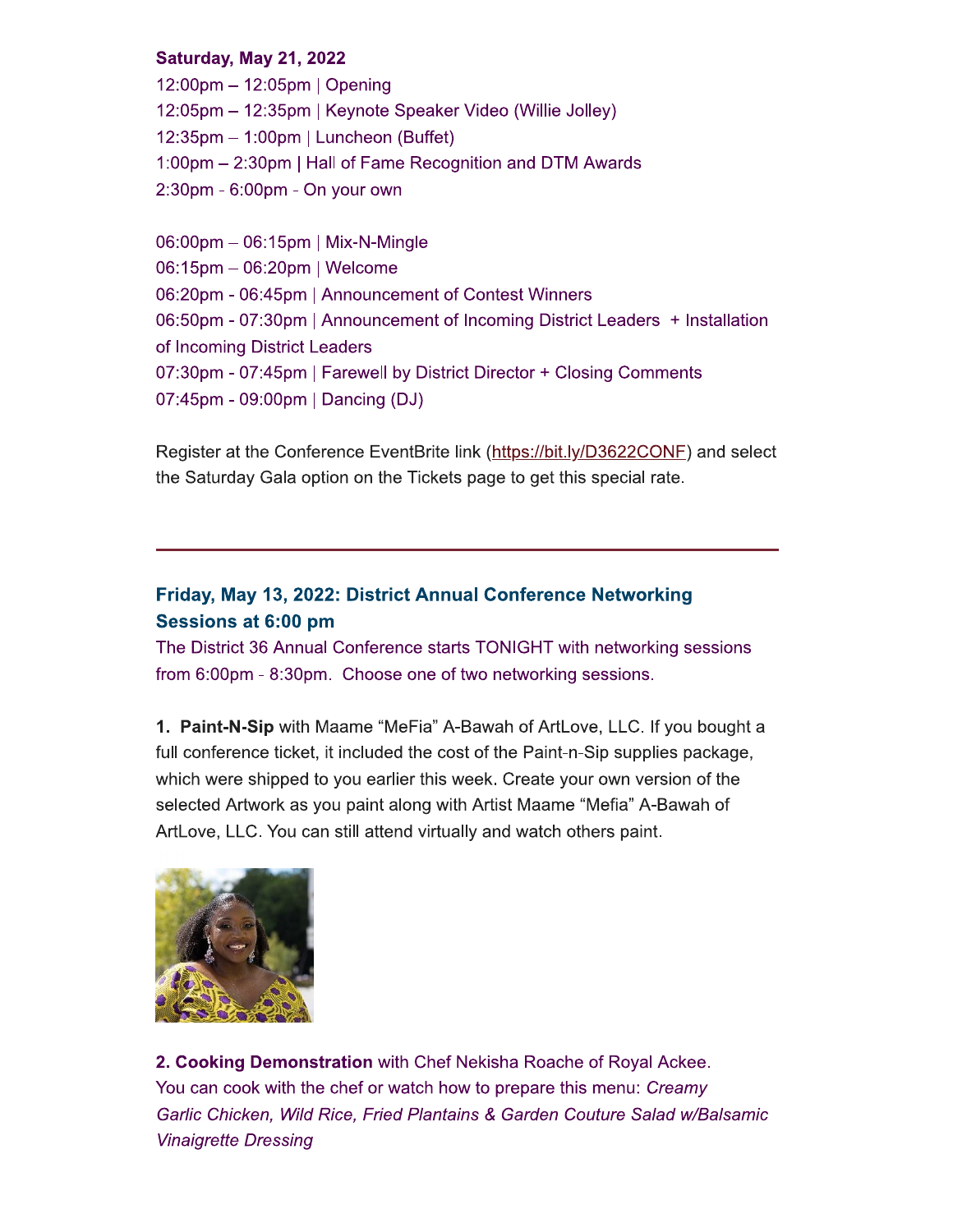Check out the session details and presenters' full bios on the conference website along with a link to register.



https://district36.org/2022-district-36-conference/

# **Saturday, May 14: District Annual Conference Kick-Off with Mark Brown**

Kick-off the District 36 Annual Conference, Celebrating 70 Years of Excellence in Public Speaking and Leadership with our Keynote Speaker, Mark Brown. 1995 Toastmasters World Champion of Public Speaking (WCPS) and Certified Speaking Professional (CSP).

Register: https://bit.ly/D36ConF22Edu

Get all the latest details, session information, and links for each component of the entire conference on the District 36 Conference webpage at https://district36.org/2022-district-36-conference/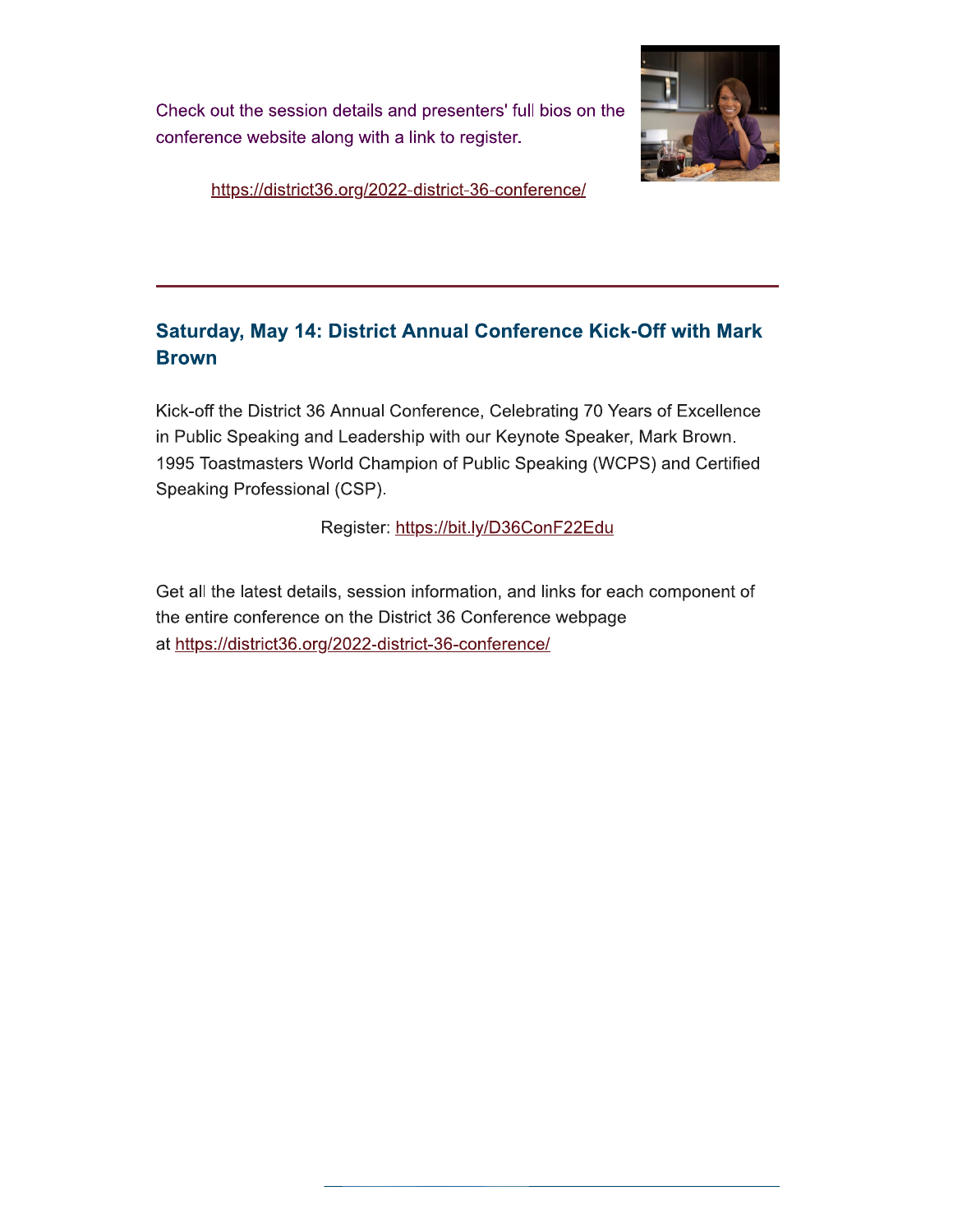

Friday, May 27: District-wide Social Networking - Win(e)d Down, 6:30 pm - 7:30 pm



All members are invited to our monthly district-wide social networking win(e)d down session. Connect with your fellow toastmasters, breathe, relax, and have some fun. To honor Memorial Day, we start our conversation for the night talking about flags. Do you know what the Toastmasters flag looks like?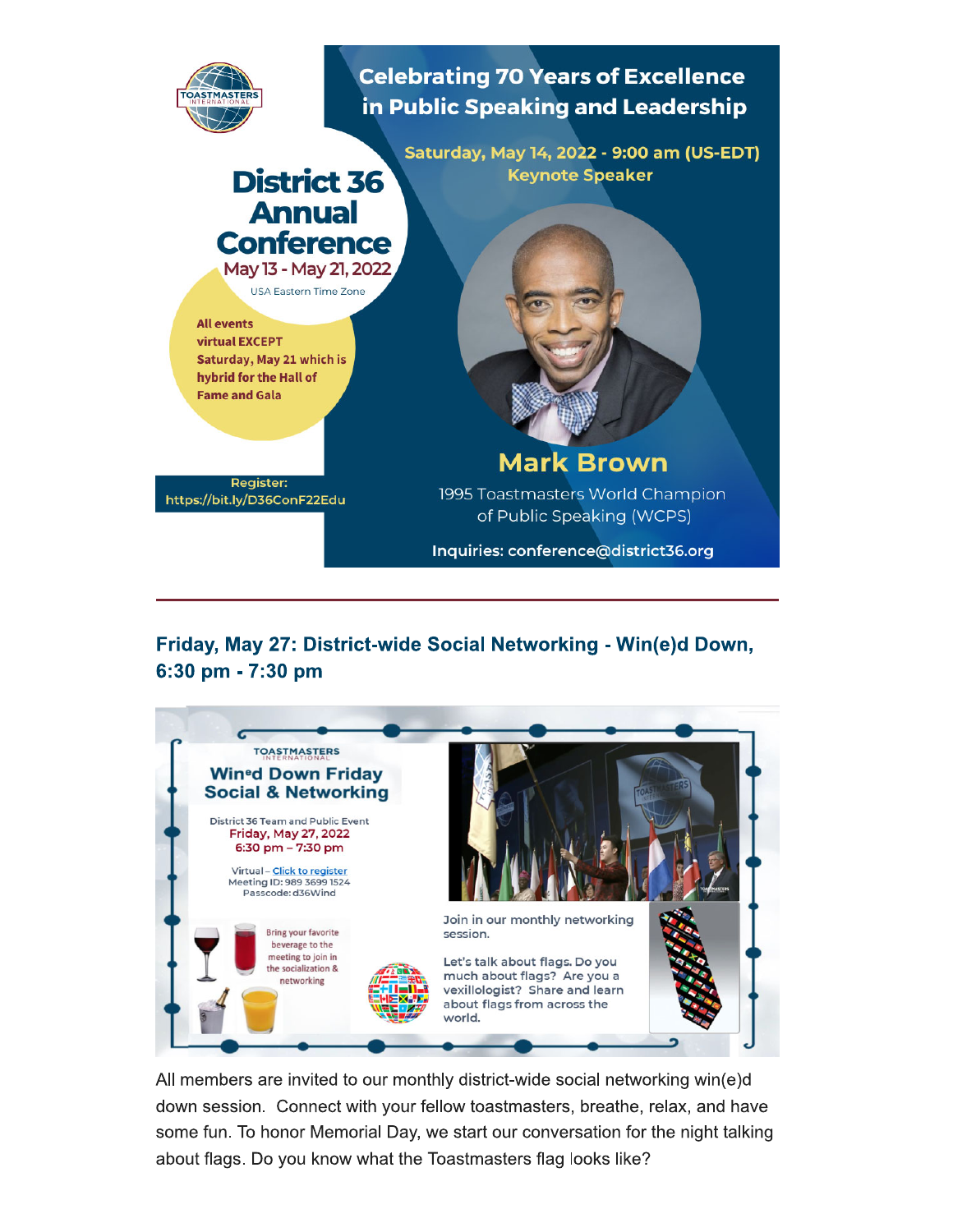To register, click on the image or follow this link https://bit.ly/d36Wined

See you there!

# May 31: The Leader as a Role Model - Leadership Skills **Development and Education Series (LSDES)**

Did you know, that as a Toastmaster, you have the power to make a difference -and this difference affects the lives of people you encounter?

Join Toastmaster Dwight Yamada, DTM, Region 7 Advisor and past District 29 Director on May 31, 2022 at 7:30 pm for our next Leadership Skills Development and Education Series LSDES).

Dwight joined Toastmasters in 2011 and his journey has taken him through all levels of club and District leadership roles. Like many of us, he joined Toastmasters to improve his public speaking and communication skills. He discovered along his journey that the purpose of having speaking skills is to inspire people everywhere to make a difference and change the world to be a better place with our individual contributions no matter how small we may think it is.

As Toastmasters, we are leaders. As a leader, we are role models that influence others to make a difference for the better. It all starts with you, the leader as a role model.

Register at: https://bit.ly/36lsde